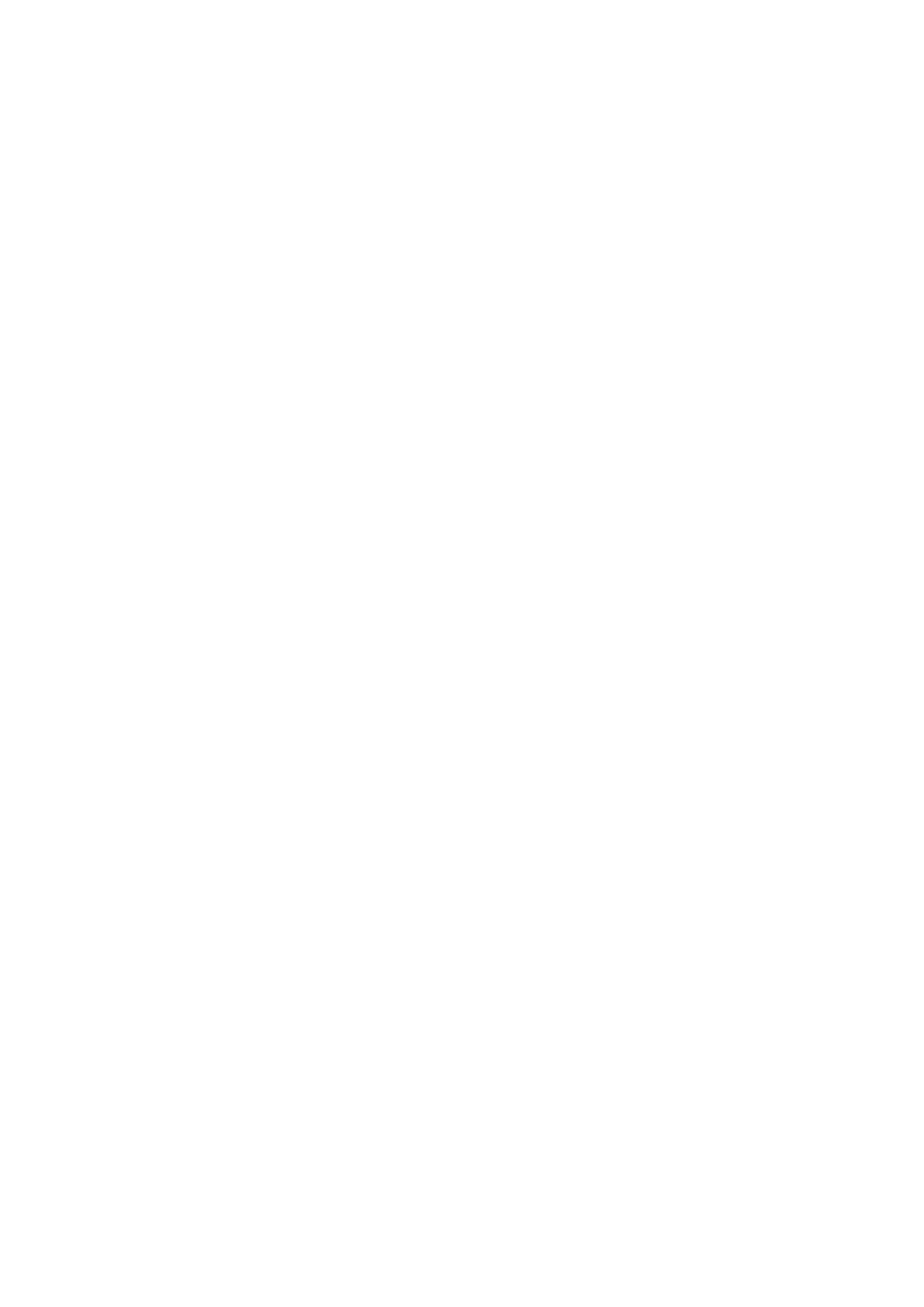## **Contents**

| Energy Reconstruction with Convolutional Neural Networks in IceTop 1                       |                |
|--------------------------------------------------------------------------------------------|----------------|
| What slow down cosmic ray analysis and what can we do about them?                          | $\mathbf{1}$   |
| Measurement of the high-energy muon multiplicity in cosmic-ray air showers with IceTop     | $\mathbf{1}$   |
| Cosmic rays primary energy estimation using Machine Learning and combined reconstruc-      | 2              |
| Improving the gamma-hadron separation for air showers at the IceCube Neutrino Obser-       | 2              |
| Neural Network Approaches for Event Classification Onboard EUSO-SPB2                       | 3              |
| Composition Analysis of cosmic-rays at IceCube Observatory, using Graph Neural Net-        | 4              |
| State-of-art deep learning technologies and their application to air-shower reconstruction | $\overline{4}$ |
| Deep Learning for Classification and Denoising of Cosmic-Ray Radio Signals                 | 5              |
| Composition of 100 TeV - 100 PeV Cosmic Rays with IceCube and IceTop using Boosted         | 5              |
|                                                                                            | 6              |
| Air shower reconstruction using a Graph Neural Network for the IceAct telescopes           | 6              |
| Cosmic ray mass composition study using a Random Forest applied to data from the IceAct    | 7              |
| CORSIKA 8: A modern framework for high-energy cascade simulations                          | 7              |
| Deep Learning for Air Shower Reconstruction at the Pierre Auger Observatory                | 8              |
|                                                                                            | 9              |
| Machine learning based event reconstruction in Telescope Array surface detector            | 9              |
| Exploitation of Symmetries and Domain Knowledge in Deep Learning Architectures             | 10             |
| Open questions in deep learning techniques for the radio detection                         | 10             |
| Towards mass composition study with KASCADE using deep learning $\dots \dots \dots$        | 11             |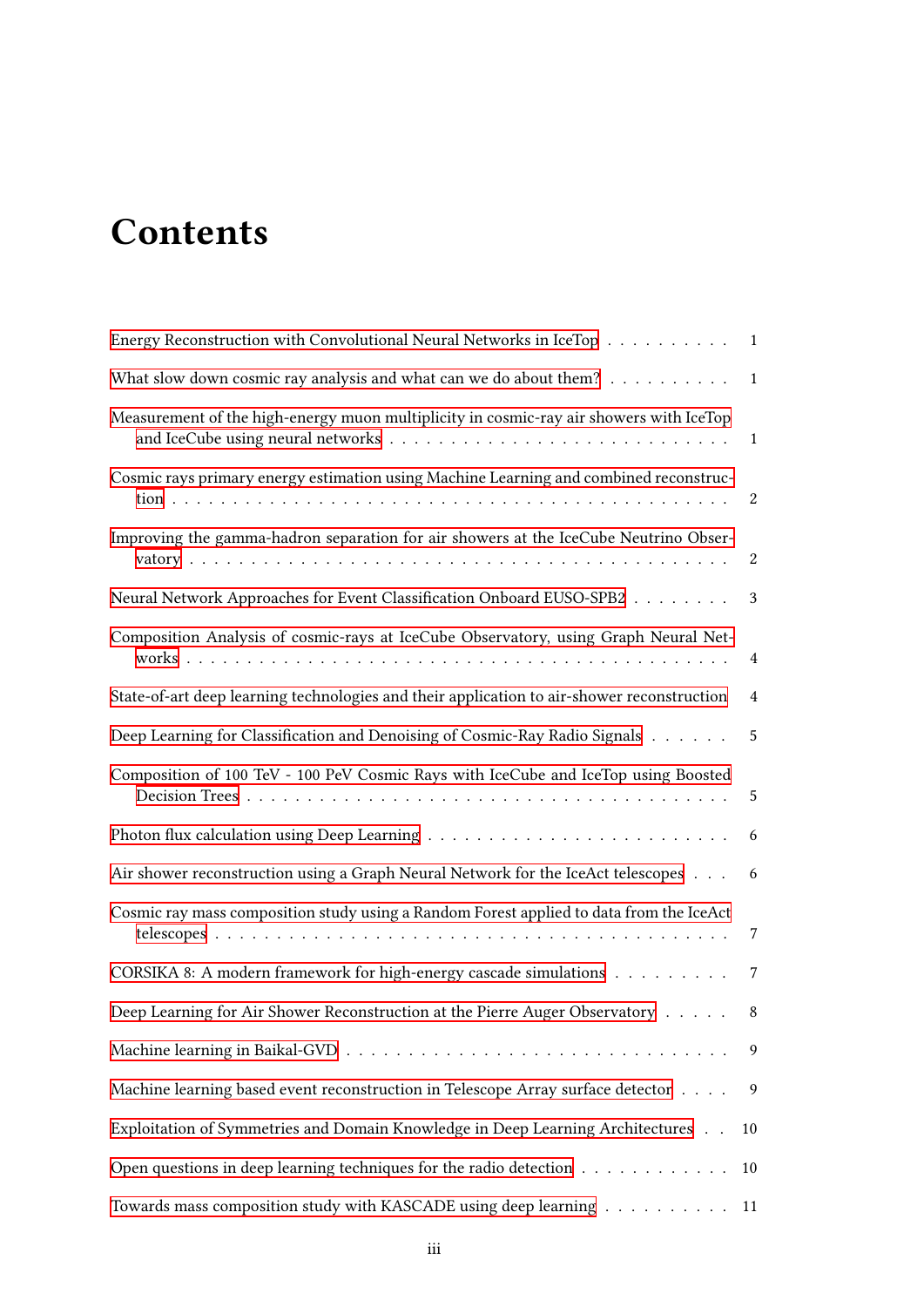| Search for optimal deep neural network architecture for gamma detection at KASCADE                   | 11 |
|------------------------------------------------------------------------------------------------------|----|
| Training Neural Networks to Classify and Denoise Cosmic-Ray Radio Signals Using Back-                |    |
|                                                                                                      |    |
| Cancelled: A New Boosted Decision Tree Classifier for VERITAS                                        | 13 |
| Machine Learning for High-Energy Physics Reconstruction and Analysis                                 | 13 |
| CORSIKA and CONEX for air shower simulations $\dots \dots \dots \dots \dots \dots \dots \dots \dots$ | 14 |
| IACT event reconstruction with deep learning: some progress, lessons learned, and outlook            |    |
|                                                                                                      |    |
| Pattern Recognition for Multiple Interactions in a Neutron Monitor                                   | 15 |
|                                                                                                      |    |
| Machine Learning and Artificial Intelligence in Physics: Overview and Applications                   | 16 |
| Workshop on Machine learning for Cosmic-Ray Air Showers - Summary & Outlook                          | 16 |
| Extraction of the Muon Signals Recorded with the Surface Detector of the Pierre Auger                |    |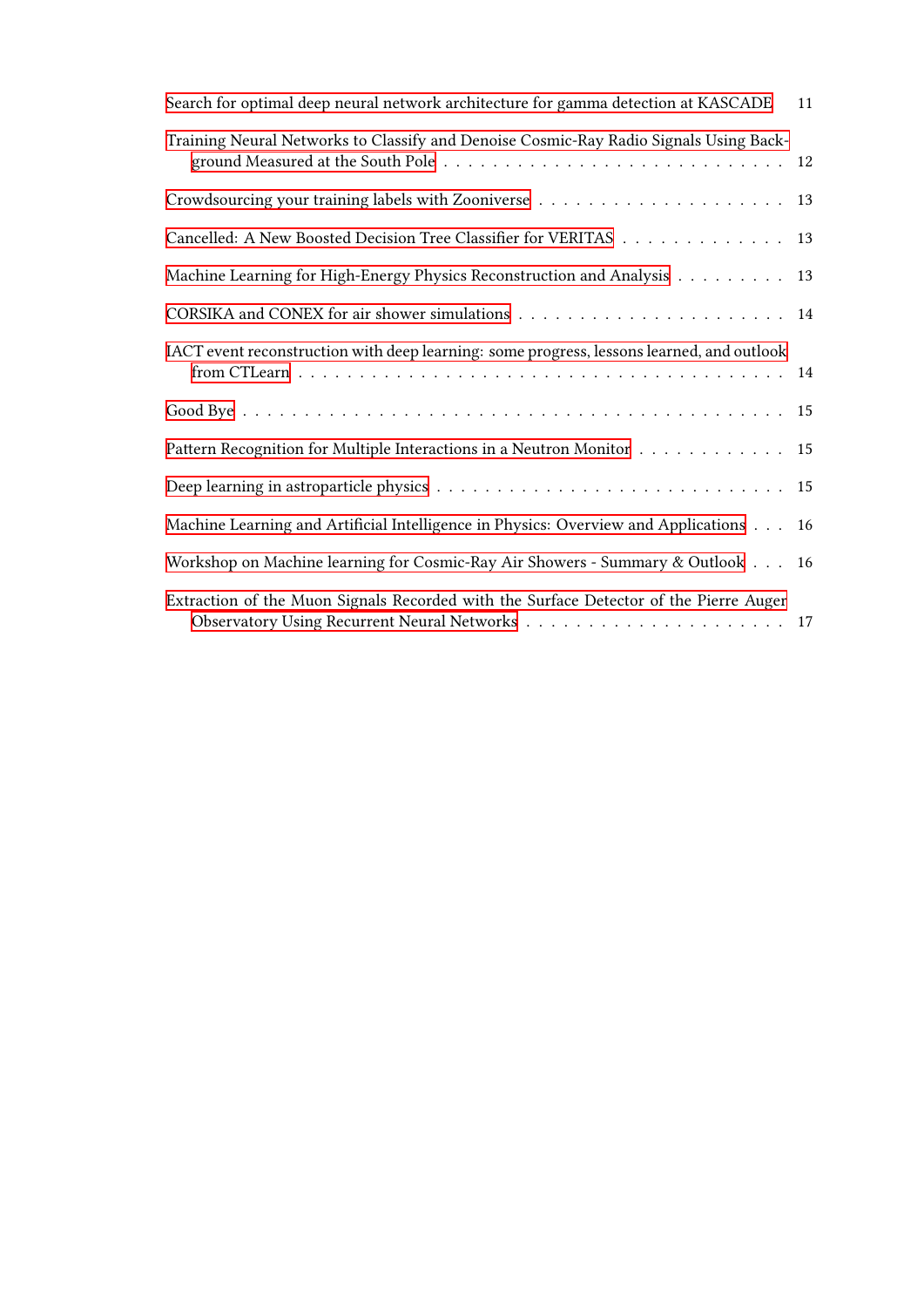<span id="page-4-0"></span>**Tuesday** / **1**

## **Energy Reconstruction with Convolutional Neural Networks in IceTop**

Authors: Frank McNally<sup>1</sup>; The IceCube Collaboration<sup>None</sup>

<sup>1</sup> *Mercer University*

**Corresponding Author:** mcnally\_ft@mercer.edu

IceTop, the surface component of the IceCube Neutrino Observatory, consists of 81 stations that detect air showers produced by cosmic ray interactions with the atmosphere. An accurate energy estimator for IceTop is essential for studying the nature of the cosmic ray spectrum around the knee (300 TeV - 1 EeV). Using over 400,000 simulated events, we trained an array of convolutional deep neural networks (CNNs) to reconstruct the energy of a cosmic ray primary based on the charges detected at the surface. Preliminary results show that charge-only CNN models can deliver an energy resolution better than 10%, with significant improvements when including reconstructed zenith. This result is consistent with independent energy reconstructions used by IceCube, and indicates the promise of a deep-learning approach.

#### **Type of Contribution**:

talk

<span id="page-4-1"></span>**Thursday** / **2**

## **What slow down cosmic ray analysis and what can we do about them?**

**Author:** Xinhua Bai<sup>1</sup>

1 *South Dakota School of Mines and Technology*

#### **Corresponding Author:** xinhua.bai@sdsmt.edu

Cosmic ray analysis relies on multiple steps including calibration, simulation, event reconstruction and interpretation, etc. Because of their broad energy coverage and sophisticated analysis and simulation techniques, large cosmic ray projects often suffer from their science analysis falling behind data collection. This challenge may be more severe in next generation multi-messenger astroparticle physics projects in which more hybrid detection techniques will be used. This presentation will list a few key "nodes" that often slows down the analysis and excite a roundtable discussion to see how we can mitigate the challenge by harnessing Big Data revolution.

#### **Type of Contribution**:

talk

<span id="page-4-2"></span>**Tuesday** / **3**

## **Measurement of the high-energy muon multiplicity in cosmicray air showers with IceTop and IceCube using neural networks**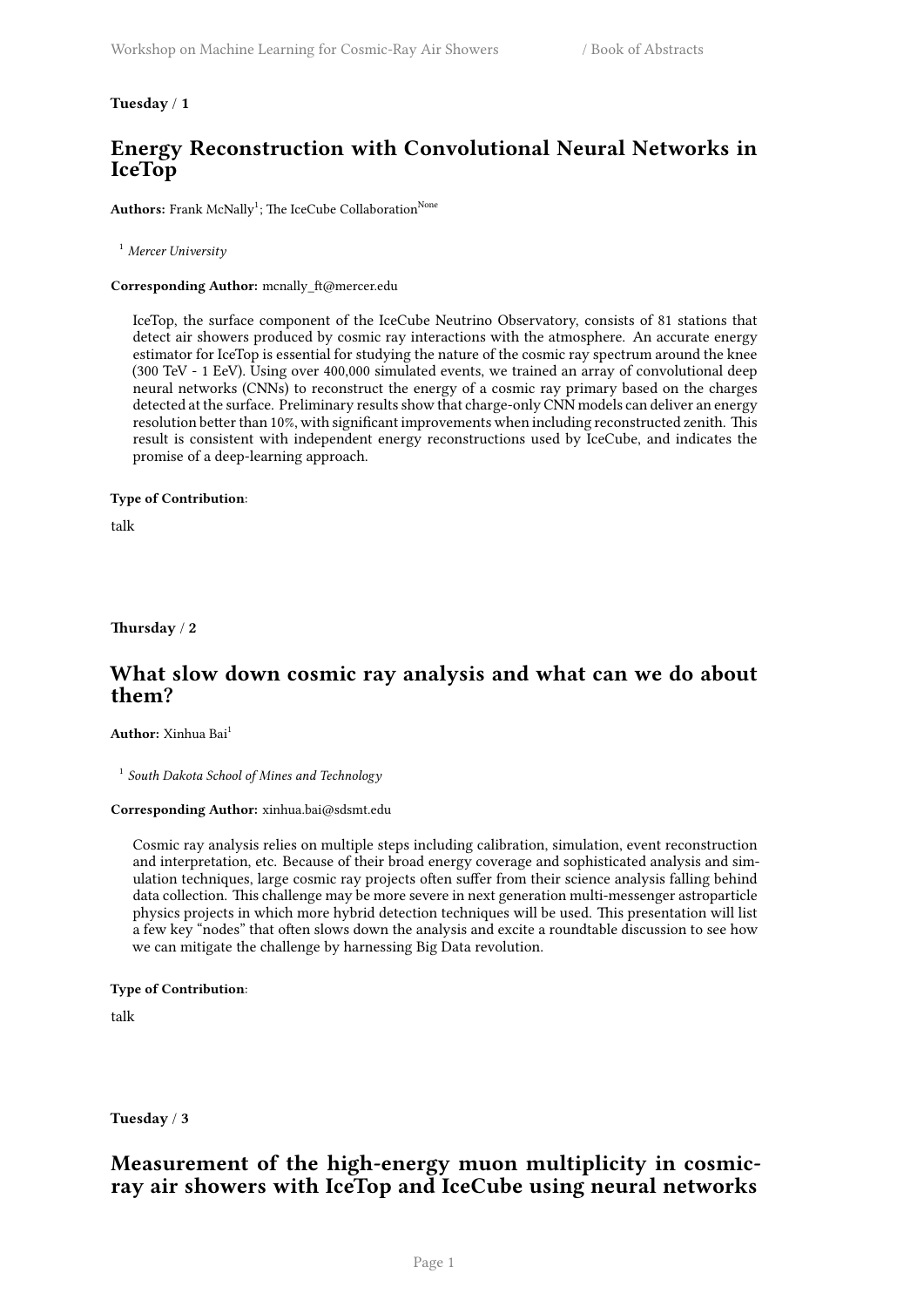#### Authors: Stef Verpoest<sup>1</sup>; The IceCube Collaboration<sup>None</sup>

<sup>1</sup> *University of Gent*

#### **Corresponding Author:** stef.verpoest@icecube.wisc.edu

The IceTop and IceCube detectors at the South Pole provide the opportunity to simultaneously measure the electromagnetic and low-energy muonic component of a cosmic-ray air shower at the surface, and the penetrating muons in the deep ice. Various properties of the bundle of muons above several 100 GeV measured in IceCube are sensitive to the mass of the primary cosmic ray and contain information about the hadronic physics of the first interactions in the atmosphere. By combining a maximum-likelihood reconstruction of the energy loss of the muon bundle with a simple Convolutional or Recurrent Neural Network, the multiplicity of muons above a certain energy threshold in the shower can be estimated with reasonable accuracy. Along with information on the electromagnetic shower component as measured by IceTop, this opens the possibility for a measurement of the evolution of the average high-energy muon content of air showers with primary energies from PeV to EeV.

#### **Type of Contribution**:

talk

<span id="page-5-0"></span>**Tuesday** / **4**

## **Cosmic rays primary energy estimation using Machine Learning and combined reconstruction**

**Author:** Diana Leon Silverio<sup>1</sup>

Co-authors: Xinhua Bai<sup>1</sup>; Matthias Plum<sup>2</sup>; IceCube Collaboration

1 *South Dakota School of Mines and Technology*

<sup>2</sup> *Marquette University*

#### **Corresponding Author:** diana.leonsilverio@mines.sdsmt.edu

The IceCube Neutrino Observatory at the South Pole is capable of measuring two components of the cosmic rays air shower. The electromagnetic component using a km2 surface array IceTop, and the high-energy muonic component using km3 in-ice array IceCube between 1.5 and 2.5 km below the surface. The combination of both arrays in conjunction with a new flexible curvature and new timing fluctuation function provides an opportunity for possible improvements of cosmic rays reconstruction. This work presents a preliminary investigation of possible improvements of cosmic rays primary energy estimation (proton, iron, helium, and oxygen) by using Machine Learning techniques and combined reconstruction.

#### **Type of Contribution**:

talk

<span id="page-5-1"></span>**Thursday** / **5**

## **Improving the gamma-hadron separation for air showers at the IceCube Neutrino Observatory**

**Author:** Federico Bontempo<sup>1</sup>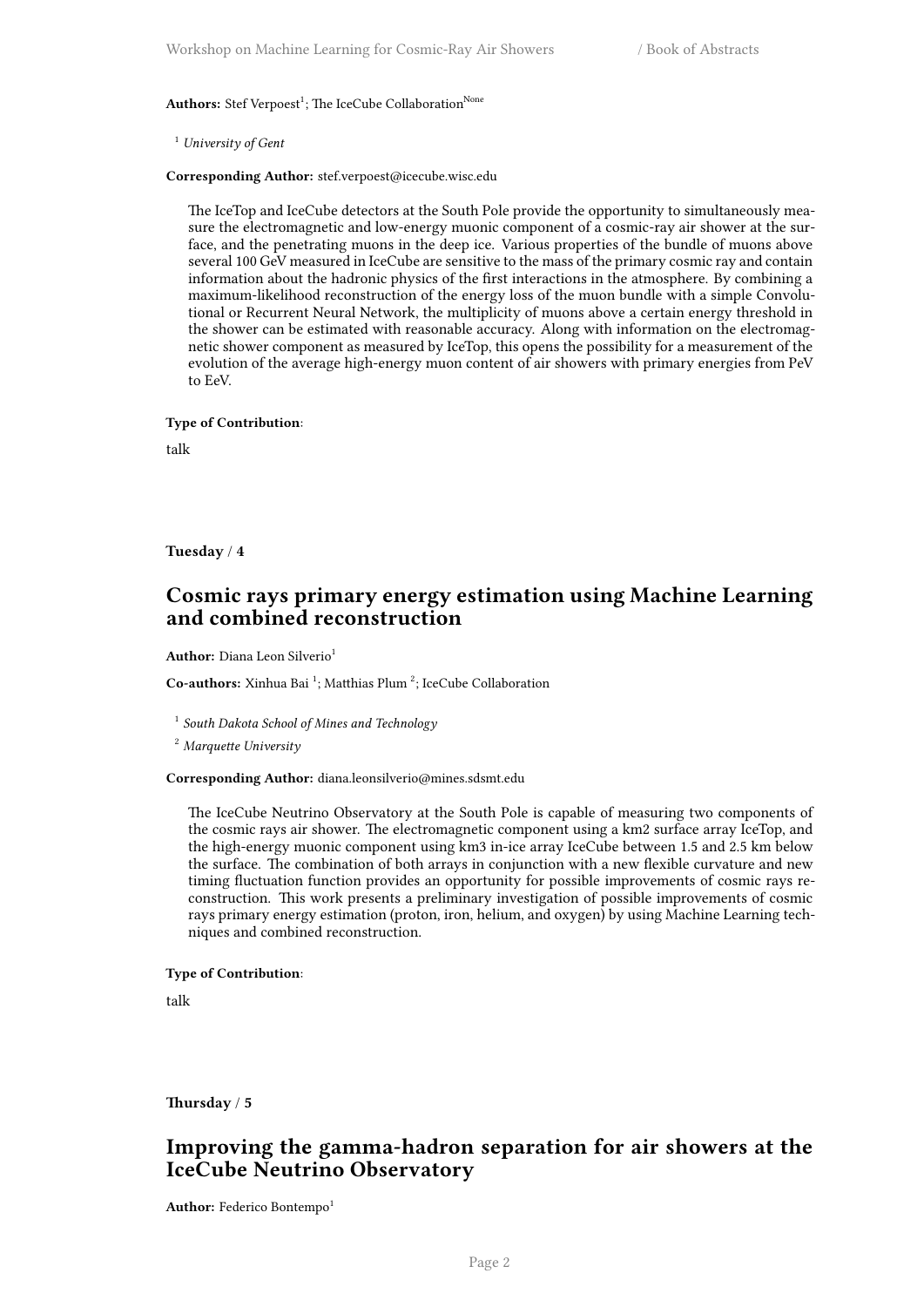#### **Co-author:** IceCube collaboration

#### <sup>1</sup> *Karlsruhe Institute of Technology*

#### **Corresponding Author:** federico.bontempo@icecube.wisc.edu

The IceCube Neutrino Observatory is a unique experiment located at the geographic South Pole. It is composed of two detectors: an optical array deep in the ice and an array of ice-Cerenkov tanks at the surface called IceTop. The combination of the two detectors can be exploited for the study of cosmic rays and the search for PeV photons. In particular, the in-ice detector measures the high-energy muonic component of air showers, and the surface detector all shower component and can be used for the general shower reconstruction. The aim of this work in progress is to discriminate between photon initiated and cosmic ray initiated air showers. This discrimination is performed using a machine learning technique named Random Forest. This is a supervised machine learning technique that predicts unknown data after studying labeled data. The physics quantities used for this study are the charges measured by the in-ice detector, the zenith angle, a parameter that describes the in ice containment of the shower, the reconstructed energy and a likelihood estimator that captures both the presence of individual muons and charge fluctuations in the surface array.

Furthermore, the planned enhancement of IceTop, comprised of surface radio antennas and scintillator panels, will contribute to the improvement of the gamma-hadron separation.

#### **Type of Contribution**:

talk

<span id="page-6-0"></span>**Wednesday** / **6**

## **Neural Network Approaches for Event Classification Onboard EUSO-SPB2**

Author: George Filippatos<sup>1</sup>

<sup>1</sup> *Colorado School of Mines*

#### **Corresponding Author:** gfilippatos@mines.edu

The Extreme Universe Space Observatory Super Pressure Balloon 2 (EUSO-SPB2) is under development, and will prototype instrumentation for future satellite-based missions, including the Probe of Extreme Multi-Messenger Astrophysics (POEMMA). EUSO-SPB2 will consist of two telescopes. The first is a Cherenkov telescope (CT) being developed to identify and estimate the background sources for future below-the-limb very high energy (E>10 PeV) astrophysical neutrino observations. The second is a fluorescence telescope (FT) being developed for detection of Ultra High Energy Cosmic Rays (UHECRs).

Super pressure balloons (SPB) are inherently risky due to the lack of flight controls compared to other orbital and suborbital crafts. The recovery of data from the instrument is only possible if the mission is terminated over land, therefore the only guaranteed data is what can be downloaded during the flight. Limited satellite based telemetry being shared between the two telescopes and housekeeping data results in roughly 1% of events recorded with the FT being downloaded during the flight. This necessitates onboard classification schemes to assign priority to data to be downloaded, which can be run using the limited computational resources of the SPB. We implement several architectures to achieve classification including convolutional, recurrent and Long Short Term Memory (LSTM) neural networks. These networks were trained using a large library of simulated EAS signals and both simulated noise and data taken from previous EUSO experiments. Ultimately, the neural network approach shows great promise but will require additional pre-flight testing in order to be fully validated.

#### **Type of Contribution**: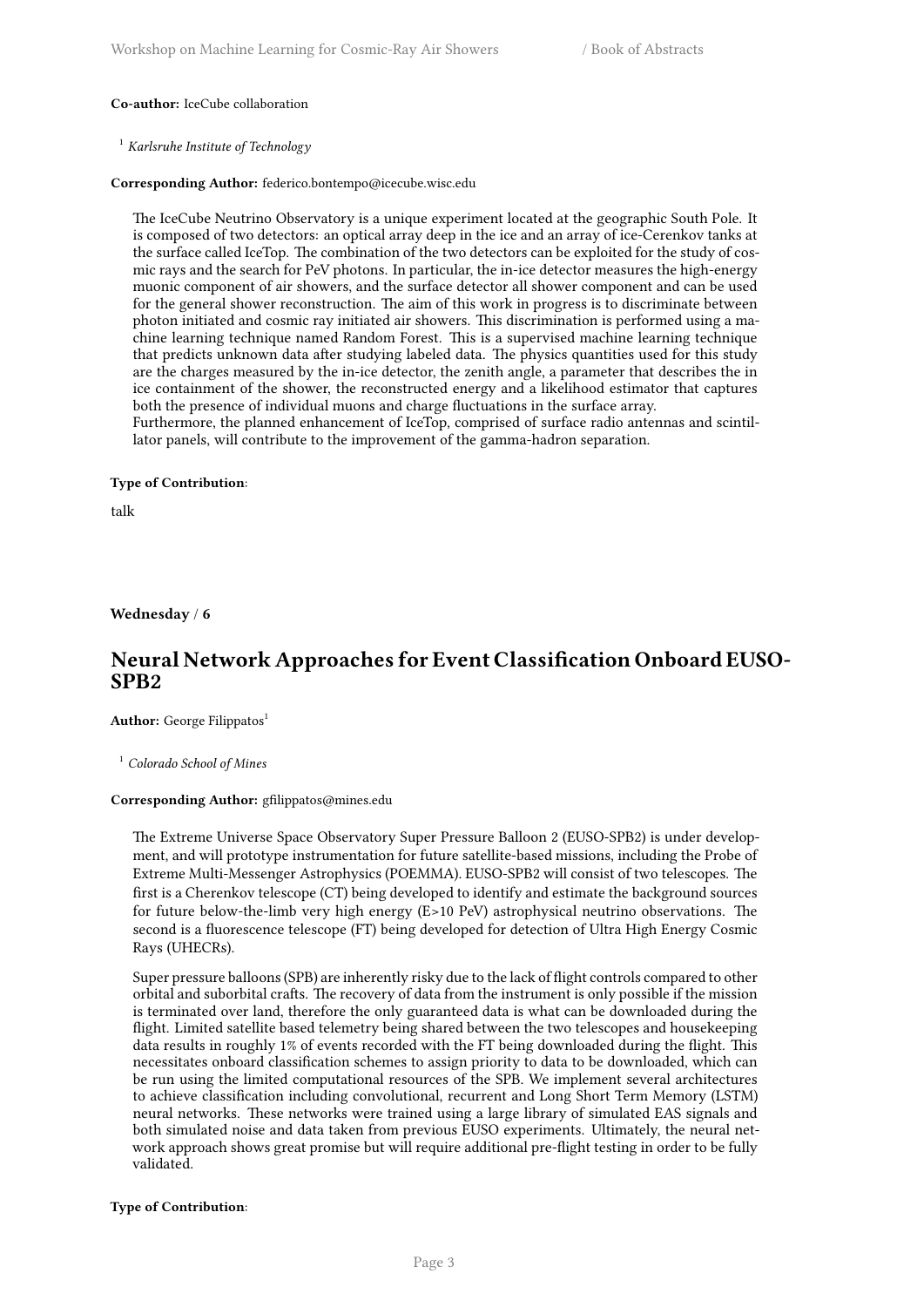talk

<span id="page-7-0"></span>**Tuesday** / **7**

## **Composition Analysis of cosmic-rays at IceCube Observatory, using Graph Neural Networks**

Authors: Paras Koundal<sup>1</sup>; IceCube Collaboration<sup>None</sup>

<sup>1</sup> *Karlsruhe Institute of Technology*

**Corresponding Author:** paras.koundal@icecube.wisc.edu

The IceCube Neutrino Observatory, located at the South Pole, is a multi-component detector that detects high-energy particles from astrophysical sources. Cosmic Rays (CRs) are charged particles from these astrophysical accelerators. CRs and CR-induced air-showers furnish us with the possibility to discern the fundamental properties and behavior of such sources. When coupled to the IceTop surface array, IceCube affords unique three-dimensional detection and cosmic-ray analysis in the transition region from galactic to extragalactic sources. This work tries to improve the estimation of CR primary mass on a per-event basis in the mentioned energy range. The work benefits from using the full in-ice shower footprint and additional composition-sensitive air-shower parameters, in addition to global shower-footprint parameters already used in an earlier work. A Graph Neural Network (GNN) based implementation uses the full in-ice shower footprint. Described using nodes and edges, graphs allow us to efficiently represent relational data and learn hidden representations of input data to obtain better model accuracy. Mapping in-ice IceCube detectors, DOMs(Digital Optical Module), as a graph emerges as a natural solution. Using GNNs for cosmic-ray analysis at IceCube also has the added benefit of allowing an easier re-implementation to the planned next-generation upgraded instrument, called IceCube-Gen2.

**Type of Contribution**:

talk

<span id="page-7-1"></span>**Wednesday** / **8**

## **State-of-art deep learning technologies and their application to air-shower reconstruction**

**Author:** Vladimir Sotnikov<sup>1</sup>

1 *JetBrains Research*

#### **Corresponding Author:** vladimir.sotnikov@jetbrains.com

Once again, the last several years reshaped the state-of-the-art in Computer Vision (CV). Nonconvolutional approaches, such as Vision Transformers (ViT) and self-attention multi-layer perceptrons (SA-MLP), are quickly emerging, combined with novel optimization techniques and pretraining methods. Note that ViTs and SA-MLPs are evidently better at incorporating global information about the input data, they're also not spatially invariant, which is more appropriate for the cosmic-ray air-showers detectors. This contribution covers multiple approaches for the unsupervised pre-training - a technique that allows making model learn on the unlabeled (i.e., experimental) data and thus increases the model performance. However, each of the examined approaches is nontrivial to apply to air-showers, which poses a challenge yet to be solved.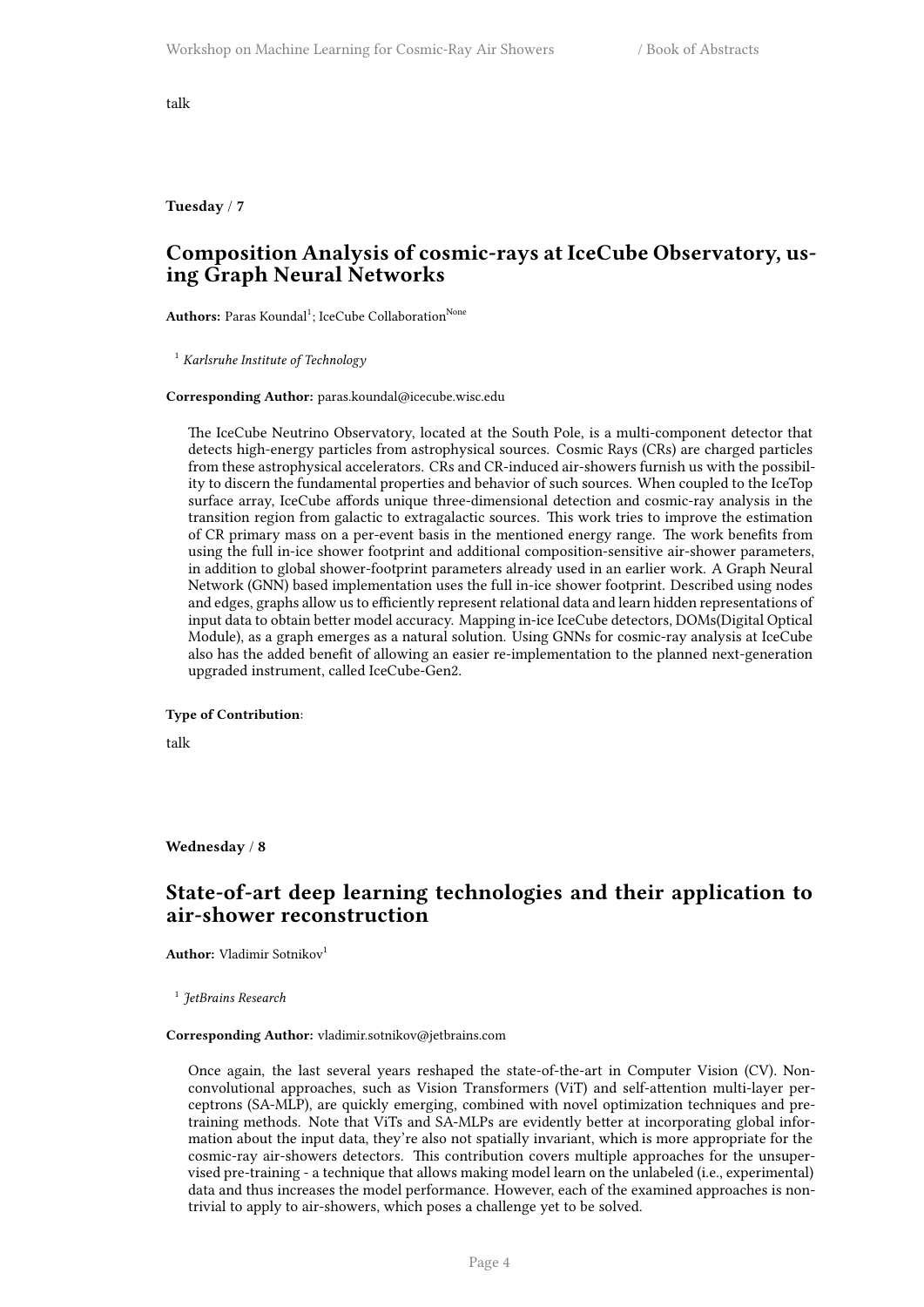**Type of Contribution**:

talk

<span id="page-8-0"></span>**Thursday** / **9**

## **Deep Learning for Classification and Denoising of Cosmic-Ray Radio Signals**

Author: Abdul Rehman<sup>1</sup>

Co-authors: Alan Coleman<sup>1</sup>; Frank Schroeder<sup>2</sup>

<sup>1</sup> *University of Delaware*

<sup>2</sup> *University of Delaware / Karlsruhe Institute of Technology*

**Corresponding Author:** abdul.rehman@icecube.wisc.edu

Radio emission, produced mainly as a result of the geomagnetic deflection of oppositely charged particles within the cosmic-ray air showers, is contaminated by backgrounds such as the continuous Galactic background and thermal noise. This irreducible background poses a significant challenge for radio detection of air showers. To mitigate this effect of background we employ machine learning (ML) techniques. These techniques such as convolutional neural networks (CNNs) have been widely used to analyze visual imagery. It is only recently that these techniques have been adopted in many fields of science for the purpose of recognizing different patterns in the data. In this work, we use CNNs with the following two goals: to classify waveforms with signals against those that include only noise and to extract the underlying radio signals from the contaminated traces. To produce the required dataset for training the models, we use CoREAS simulations which calculate the radio signals from air showers. For background we considered Cane Model for average Galactic noise, with an additional thermal component. Both signal and background traces are filtered in the 50 - 350 MHz frequency band before training. With these ML models, we aim to improve the detection threshold and also the reconstruction efficiency of the radio technique for cosmic-ray air showers.

#### **Type of Contribution**:

talk

<span id="page-8-1"></span>**Tuesday** / **10**

## **Composition of 100 TeV - 100 PeV Cosmic Rays with IceCube and IceTop using Boosted Decision Trees**

Author: Julian Saffer<sup>1</sup>

**Co-author:** IceCube Collaboration

<sup>1</sup> *Karlsruhe Institute of Technology*

#### **Corresponding Author:** julian.saffer@icecube.wisc.edu

IceTop is the surface component of the IceCube South Pole Neutrino Observatory and dedicated to the indirect detection of cosmic rays (CRs). The recent implementation of a new trigger that only requires 2 of IceTop's 6 central infill stations hit by a CR-induced air shower allowed to reduce the primary energy threshold for the detection of low-energy CRs from 1.6 PeV to 250 TeV. This lead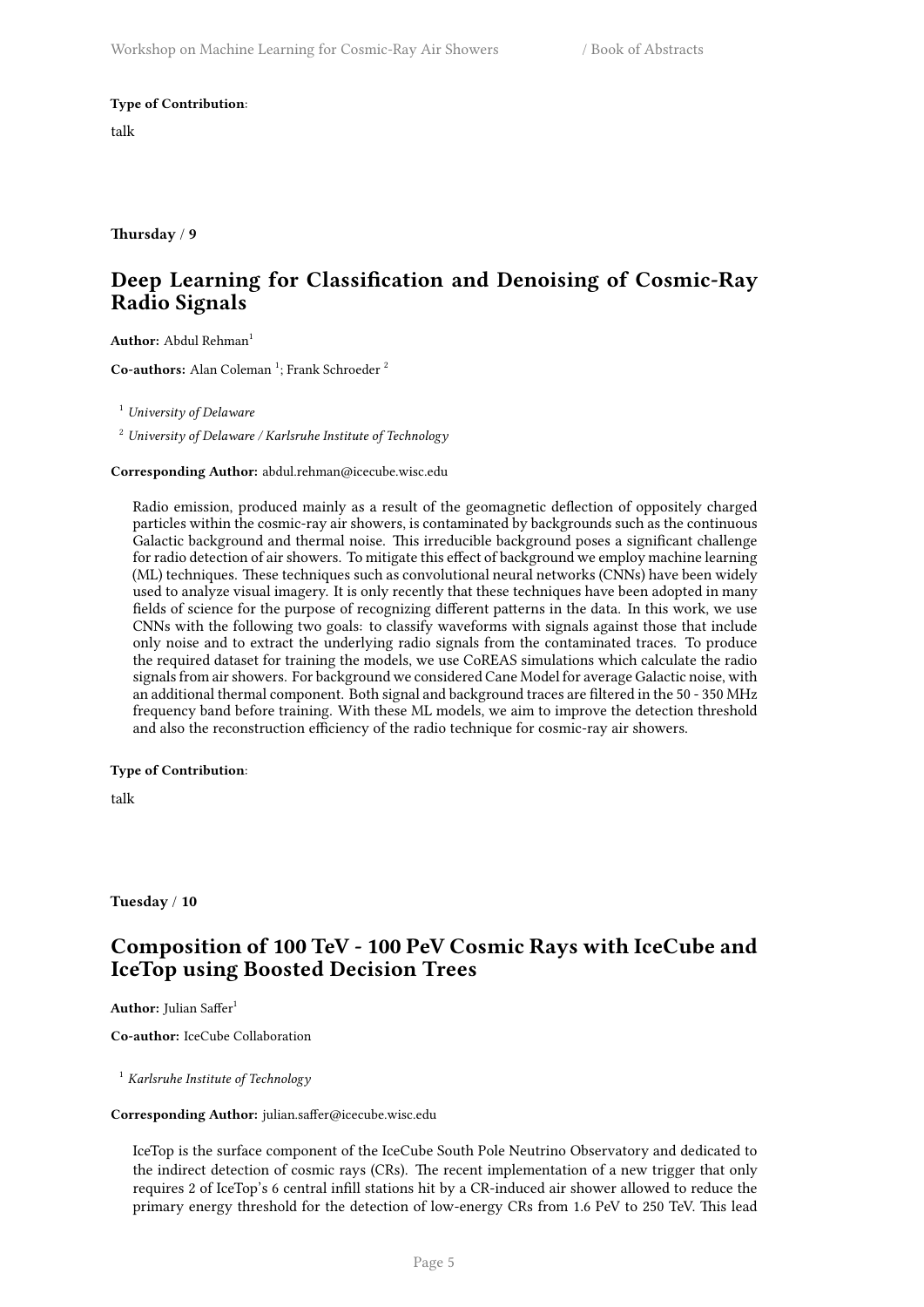to a narrowing of the gap between direct and indirect CR measurements and coverage of the entire knee region of the spectrum.

Apart from the reconstruction of primary energy, shower core position and zenith angle, this work aims to create a supervised machine-learning model that is capable of correctly predicting the mass composition of CR primaries. This requires the combination of signals from the surface and the corresponding tracks of high-energetic muons within the deep in-ice detector below. For this purpose, tree-based methods, namely random forests and boosted decision trees, have been trained for regression and classification tasks on Monte Carlo shower data of four primary types. Additionally, plans for a potential implementation with neural networks are presented.

**Type of Contribution**:

talk

<span id="page-9-0"></span>**Thursday** / **11**

## **Photon flux calculation using Deep Learning**

Authors: Jigar Bhanderi<sup>None</sup>; Dmitry Malyshev<sup>None</sup>

Optical interferometry provides a sub-milliarcsecond resolution of astronomical objects. Intensity interferometry is a part of optical interferometry, which deals with correlation of intensities rather than amplitude of waves. For successful measurements, one needs large collecting area, such as an array of several telescopes separated by hundreds of meters with good time resolution of photon flux, e.g, imaging atmospheric Cherenkov telescopes such as H.E.S.S and CTA. The measurements have high photon rates, so that the pulses in PMTs from individual photons overlap. As a result, the rate determination by counting is unfeasible. We use several neural networks (such as CNNs, LSTMs, GRUs) in order to determine the rate of photons detected by the PMTs.

#### **Type of Contribution**:

talk

<span id="page-9-1"></span>**Tuesday** / **12**

## **Air shower reconstruction using a Graph Neural Network for the IceAct telescopes**

**Author:** Larissa Paul<sup>1</sup>

Co-authors: Thomas Bretz<sup>2</sup>; John Hewitt<sup>3</sup>; Adrian Zink<sup>4</sup>; The IceCube Collaboration

- <sup>1</sup> *Marquette University*
- 2 *RWTH Aachen University*
- <sup>3</sup> *University of North Florida*
- 4 *Friedrich-Alexander-Universität Erlangen*

#### **Corresponding Author:** larissa.paul@icecube.wisc.edu

The IceAct telescopes are prototype Imaging Air Cherenkov telescopes (IACTs) situated at the Ice-Cube Neutrino Observatory at the geographic South Pole. The telescopes camera consist of 61 silicon photomultipliers (SiPMs) with a hexagonal light guide glued to each SiPM. The IceAct telescopes measure the electromagnetic air shower component of cosmic rays in the atmosphere, which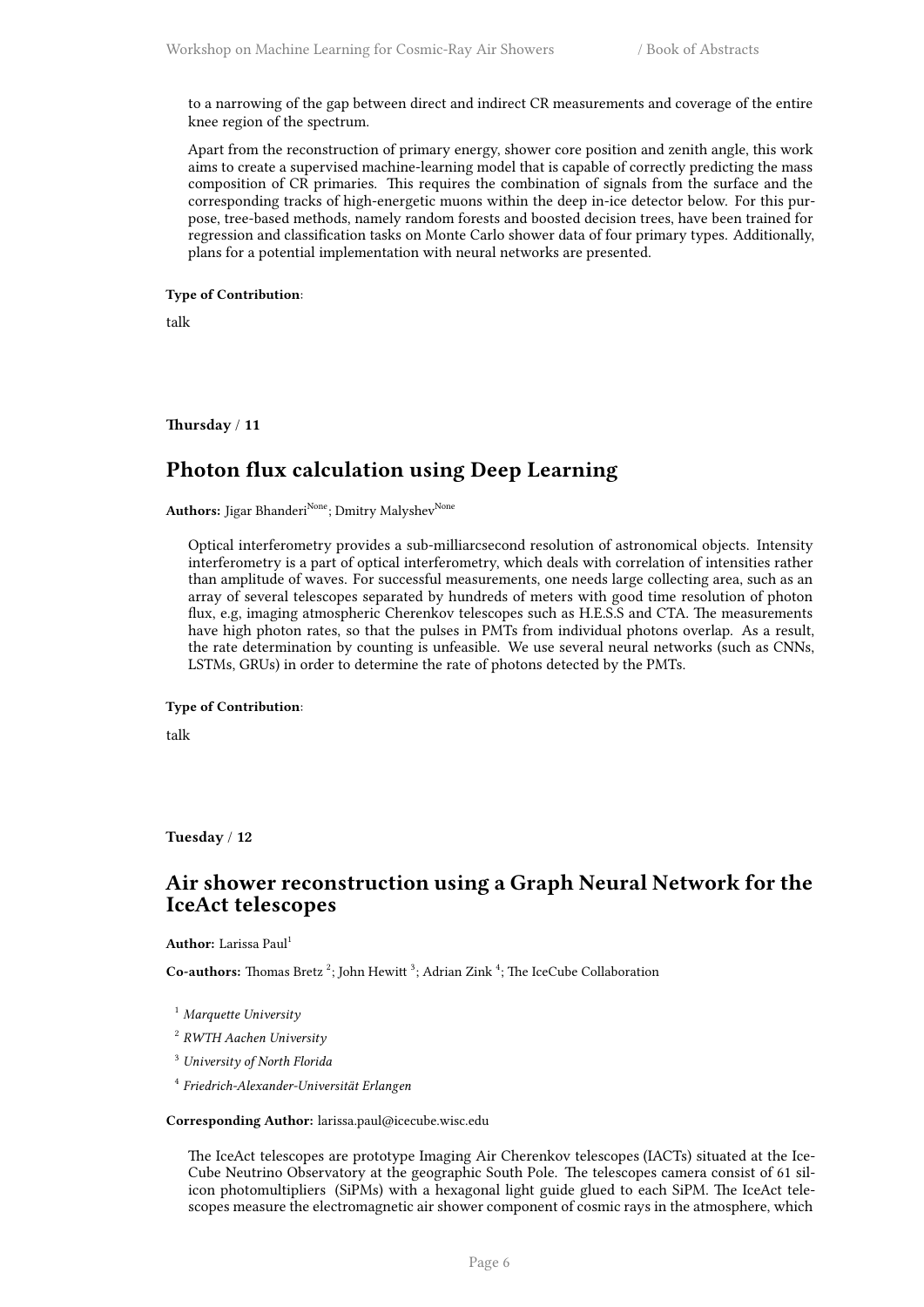is complementary to the muonic component measured by the IceCube in-ice detector and the particle footprint measured at the surface by IceTop. The shape of the events and the number of SiPMs hit per event within the IceAct telescopes, and the possibility of combining information from different detector components, makes the IceAct data a perfect candidate for a reconstruction of particle type and energy using a graph neural network (gnn). In contrast to other neural networks, gnns do not need a fixed structure between the nodes, the number nodes can differ between events and the connection between the nodes can be defined individually for each pair of nodes. A Monte Carlo study for a first gnn reconstruction of air shower events with the IceAct telescopes will be presented.

#### **Type of Contribution**:

talk

<span id="page-10-0"></span>**Tuesday** / **13**

## **Cosmic ray mass composition study using a Random Forest applied to data from the IceAct telescopes**

 $\mathbf{Authors}\text{: Larissa Paul}^1; \text{Karen Andeen}^1; \text{Matthias Plum}^1$ 

Co-authors: Thomas Bretz<sup>2</sup>; John Hewitt<sup>3</sup>; Adrian Zink<sup>4</sup>; The IceCube Collaboration

<sup>1</sup> *Marquette University*

2 *RWTH Aachen University*

<sup>3</sup> *University of North Florida*

4 *Friedrich-Alexander-Universität Erlangen*

**Corresponding Author:** larissa.paul@icecube.wisc.edu

The IceAct telescopes are prototype Imaging Air Cherenkov telescopes (IACTs) situated at the Ice-Cube Neutrino Observatory at the geographic South Pole. The IceAct telescopes measure the electromagnetic air shower component of cosmic rays in the atmosphere, which is complementary to the muonic component measured by the IceCube in-ice detector and the particle footprint measured at the surface by IceTop. For this Monte Carlo study a random forest is used to analyze the mass composition of the cosmic rays spectrum using the three independent measurements of the cosmic ray air showers provided by the different detector components.

**Type of Contribution**:

talk

<span id="page-10-1"></span>**Wednesday** / **14**

## **CORSIKA 8: A modern framework for high-energy cascade simulations**

**Author:** Remy Prechelt<sup>1</sup>

**Co-author:** CORSIKA 8 Collaboration

<sup>1</sup> *University of Hawai'i*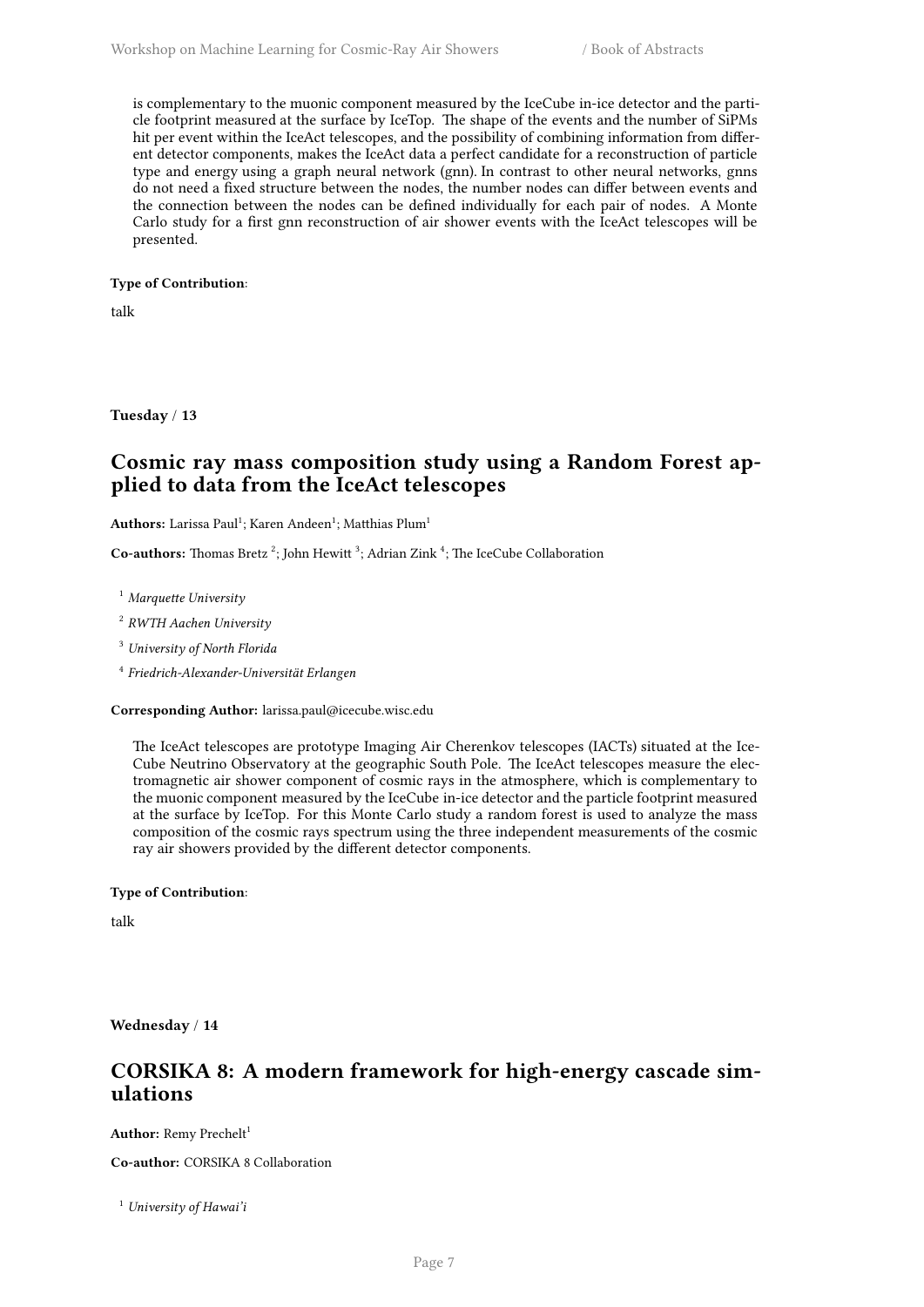#### **Corresponding Author:** prechelt@hawaii.edu

The proliferation of innovative next-generation cosmic ray and neutrino observatories, with unique geometries (Earth-skimming, orbital, in-ice, etc.), and detection techniques (Cherenkov, radio, radar, etc.), requires the simulation of ultrahigh energy particle cascades which are *challenging*, if not *impossible*, to perform with current simulation tools like CORSIKA 7 and AIRES. These existing codes, which have been developed in FORTRAN for more than three decades, can be challenging to extend or extensively modify due to their fundamental software architecture, as well as due to their rigid assumptions about event geometries, the cascade environment, and the underlying physics models.

CORSIKA 8 is a *completely new simulation framework*, developed in modern C++ from the ground up, and is designed to perform high- and ultrahigh-energy particle cascades in matter. CORSIKA 8 has been designed to be extremely flexible, extensible, and easy-to-use while also being extremely performant via the use of compile-time optimization and HPC techniques like SIMD, parallelization, and GPU acceleration. In particular, CORSIKA 8 provides standard *"pluggable"* components for creating cascade simulations with unique geometries and physics, not only in air, but also in any other media including water, ice, and the lunar regolith.

We present the current status of the CORSIKA 8 project including the currently supported hadronic and electromagnetic physics models, the included radio & Cherenkov emission modelling, and give an introduction to new simulations that will be or are already enabled by the CORSIKA 8 project.

#### **Type of Contribution**:

talk

#### <span id="page-11-0"></span>**Wednesday** / **15**

## **Deep Learning for Air Shower Reconstruction at the Pierre Auger Observatory**

**Author:** Jonas Glombitza<sup>1</sup>

1 *RWTH AACHEN UNIVERSITY*

#### **Corresponding Author:** jonas.glombitza@rwth-aachen.de

The measurement of the mass composition of ultra-high energy cosmic rays constitutes one of the biggest challenges in astroparticle physics. Detailed information on the composition can be obtained from measurements of the depth of maximum of air showers, Xmax, with the use of fluorescence telescopes, which can be operated only during clear and moonless nights.

Using deep neural networks, it is now possible for the first time to perform an event-by-event reconstruction of Xmax with the Surface Detector (SD) of the Pierre Auger Observatory. Therefore, previously recorded data can be analyzed for information on Xmax, and thus the cosmic-ray composition. Since the SD operates with a duty cycle of almost 100% and its event selection is less strict than for the Fluorescence Detector (FD), the gain in statistics with respect to the FD is almost a factor of 15 for energies above  $10^{19.5}$  eV.

In this contribution, we introduce the neural network particularly designed for the SD of the Pierre Auger Observatory. We evaluate its performance using three different hadronic interaction models and verify its functionality using Auger hybrid measurements.

Finally, we quantify the expected systematic uncertainties and show that the method permits to determine the first two moments of the Xmax distributions up to the highest energies.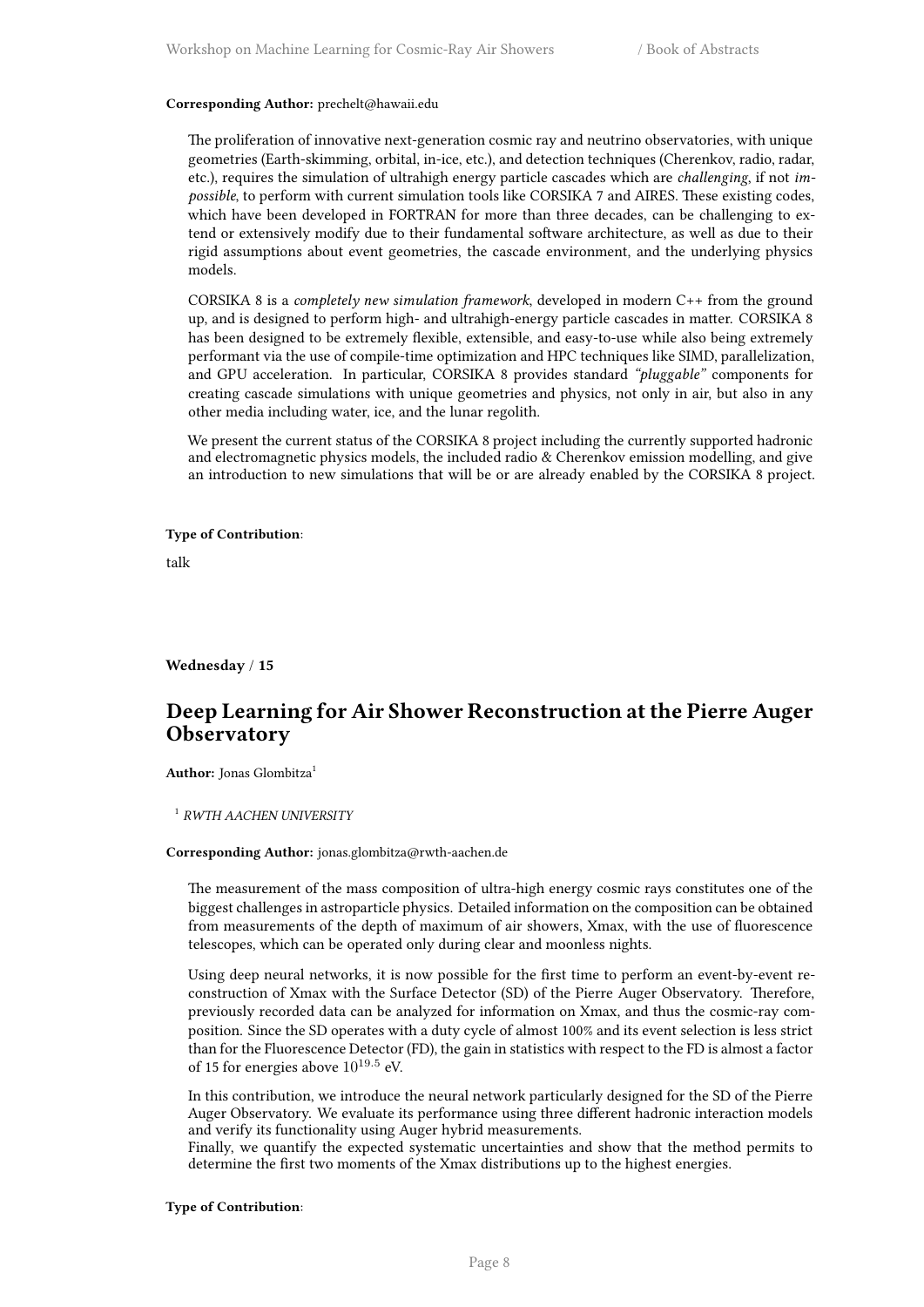talk

<span id="page-12-0"></span>**Thursday** / **16**

## **Machine learning in Baikal-GVD**

 $\mathbf{Authors:}$  Ivan Kharuk $^1$ ; Albert Matseyko $^2$ ; for Baikal-GVD collaboration $^\mathrm{None}$ 

1 *Institute for Nuclear Research RAS*

2 *Institute for Nuclear Research RAS / Moscow Institute for Physics and Technology*

#### **Corresponding Author:** ivan.kharuk@phystech.edu

Baikal-GVD is a large-scale underwater neutrino telescope currently under construction in Lake Baikal. Its principal component is a three-dimensional array of optical modules (OMs) registering Cherenkov light associated with the neutrino-induced particles. The OMs are organized in clusters, each containing 8 vertical strings with 36 OMs per string.

Located in a natural water reservoir, the OMs are exposed to the luminescence of the Baikal water. This necessitates the search for highly effective algorithms for noise rejection as the first step of data analysis. We developed a convolutional neural network reaching ~97% signal purity (precision) and ~99% survival efficiency (recall) for the signal hits on Monte-Carlo data. The architecture of the neural network exploits the causal connection between individual hits, rather than their spatial location.

The other problem we are solving with the help of neural networks is a reliable identification of neutrino events. The underlying issue is that muons flux due to cosmic rays is many orders of magnitude higher than that of neutrinos. Hence the discriminating algorithm must have extremly small error rate. We discuss how this can be achieved by adjusting event weights and choosing a proper loss function for the neural network.

#### **Type of Contribution**:

talk

<span id="page-12-1"></span>**Wednesday** / **17**

## **Machine learning based event reconstruction in Telescope Array surface detector**

**Author:** Oleg Kalashev<sup>1</sup>

<sup>1</sup> INR RAS Moscow

#### **Corresponding Author:** kalashev@inr.ac.ru

The surface detector of the Telescope Array (TA) experiment is the largest one in the northern hemisphere. We overview the machine learning based event reconstruction methods being developed by the TA collaboration. The key idea is to use full detector Monte Carlo simulation to obtain the raw detector signal as a function of the primary particle properties and to train deep convolutional neural network to model the inverse function. The above technique can be used to enhance the energy and arrival direction reconstruction for the individual events and to estimate the mass composition for an ensemble of events.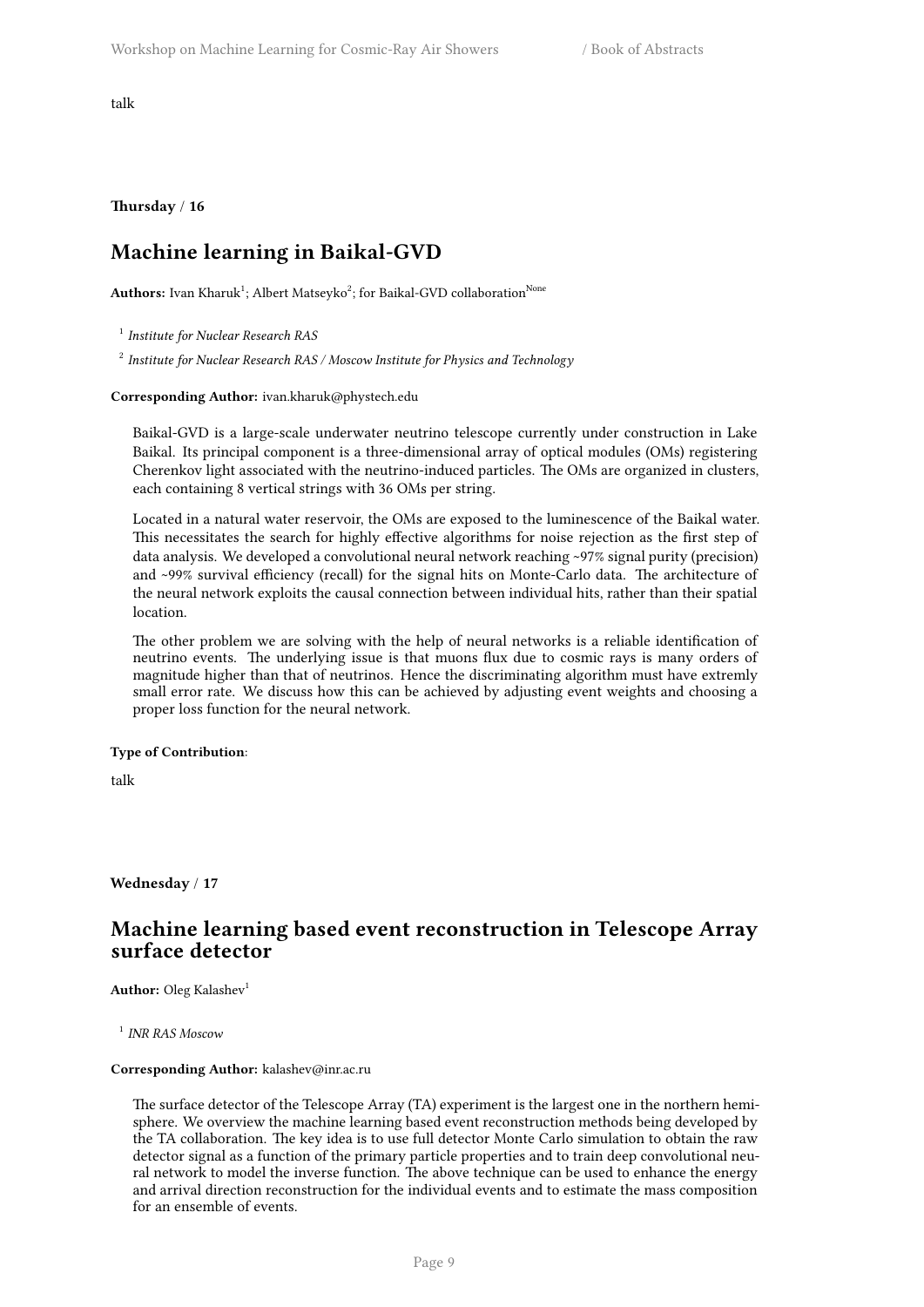#### **Type of Contribution**:

talk

<span id="page-13-0"></span>**Tuesday** / **18**

## **Exploitation of Symmetries and Domain Knowledge in Deep Learning Architectures**

**Author:** Mirco Huennefeld<sup>1</sup>

**Co-author:** IceCube Collaboration

<sup>1</sup> *Universität Dortmund*

#### **Corresponding Author:** mirco.huennefeld@icecube.wisc.edu

The field of deep learning has become increasingly important for particle physics experiments, yielding a multitude of advances, predominantly in event classification and reconstruction tasks. Many of these applications have been adopted from other domains. However, data in the field of physics are unique in the context of machine learning, insofar as their generation process and the laws and symmetries they abide by are usually well understood. Most commonly used deep learning architectures fail at utilizing this available domain knowledge.

In this contribution, the importance of utilizing domain knowledge is highlighted and a hybrid reconstruction method is introduced that combines the benefits of maximum-likelihood estimation with those of deep learning. Domain knowledge, such as invariances and detector characteristics, can easily be incorporated in this approach. Although applicable to any simulation based experiment, the hybrid method is illustrated by the example of event reconstruction in IceCube.

#### **Type of Contribution**:

talk

<span id="page-13-1"></span>**Thursday** / **19**

## **Open questions in deep learning techniques for the radio detection**

**Author:** Dmitriy Kostunin<sup>1</sup>

<sup>1</sup> *DESY*

#### **Corresponding Author:** dmitriy.kostunin@desy.de

Nowadays the deep learning techniques are broadly applied for the processing of radio signals generated in air-showers. The majority of the implementations are based on the convolutional neural networks (CNN) running of 1D arrays containing finite waveforms with radio impulses. This approach has shown its feasibility and is able to be implemented for the both trigger- and high- levels of data collection and analysis. However there is a room for the improvement and some open questions. During my talk we reviewed the current progress in the field, pointed the important issues and their possible solutions, and shared and discussed ideas of the optimal application of this technique.

**Type of Contribution**: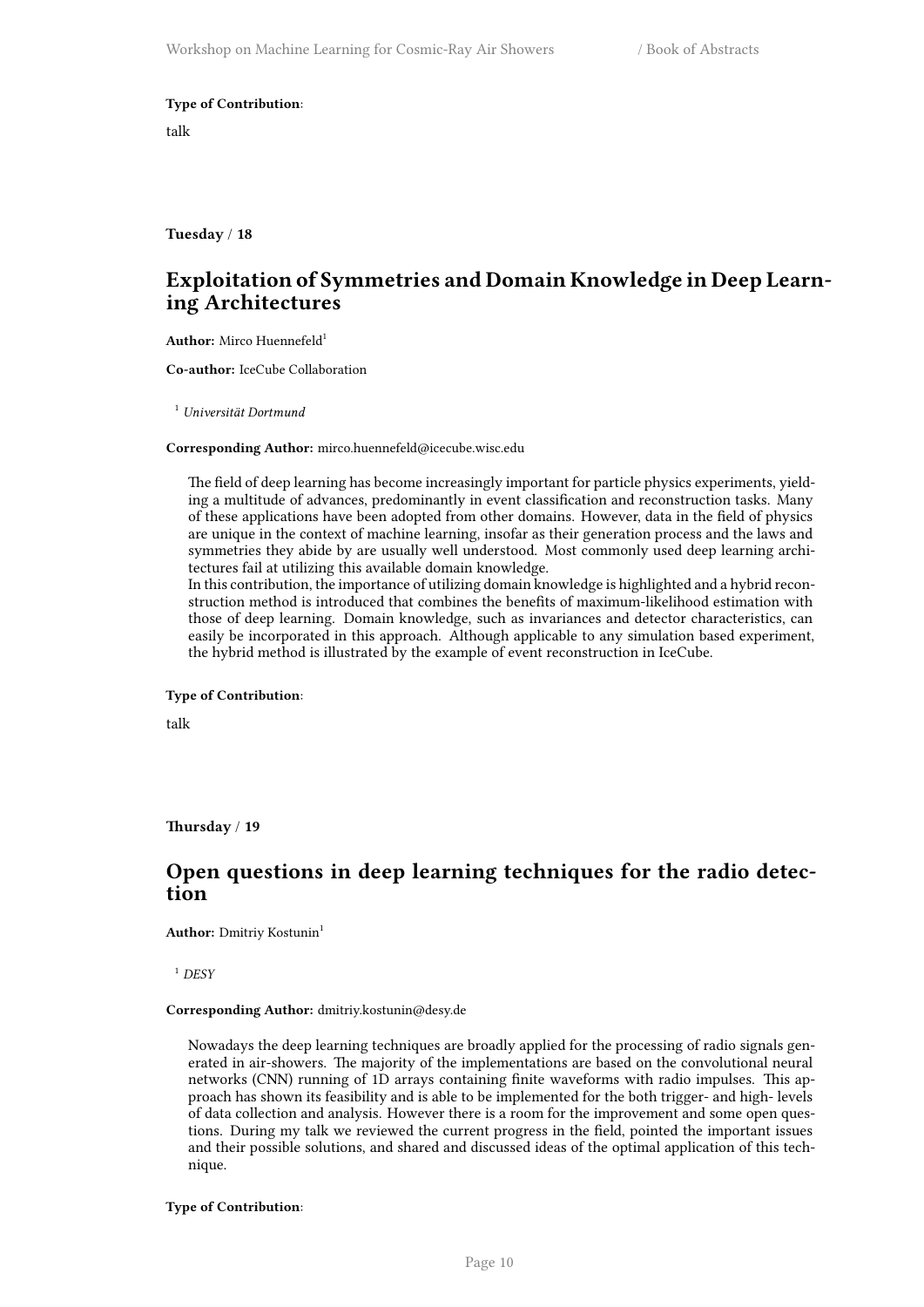talk

#### **Thursday** / **20**

## **Towards mass composition study with KASCADE using deep learning**

 $\bf{Authors:}$  Daniil Reutsky  $^1;$  P. Bezyazeekov $^2;$  S. Golovachev $^3;$  Dmitriy Kostunin $^4;$  V. Lenok $^5;$  N. Petrov $^6;$  I. Plokhikh $^7;$ O. Shchegolev $\delta$ ; Vladimir Sotnikov $\delta$ ; V. Tokareva $^5$ ; Margarita Tsobenko $^{10}$ 

<sup>1</sup> *Moscow Institute of Physics and Technology*

<sup>2</sup> *Applied Physics Institute, Irkutsk State University*

3 *JetBrains Research*

<sup>4</sup> *DESY*

<sup>5</sup> *Karlsruhe Institute of Technology, Institute for Astroparticle Physics*

<sup>6</sup> *Novosibirsk State University / Budker Institute of Nuclear Physics*

<sup>7</sup> *Novosibirsk State University / Institute of Thermophysics SB RAS*

<sup>8</sup> *Moscow Institute of Physics and Technology / Institute for Nuclear Research of the Russian Academy of Sciences*

9 *Jetbrains*

<sup>10</sup> *Higher School of Economics University - St. Petersburg*

KASCADE was an air-shower detector located in Karlsruhe Institute of Technology. It consisted of scintillating detectors which were arranged in a 16×16 grid and recorded signals from secondary particles of air-showers. Data has been acquired from 1996 till 2013 and then has been made available online. Our goal is to find out, whether we can accurately reconstruct the initial particle by that data from the ground level. At the current stage of our work we use CORSIKA simulations of this experiment, getting data for 5 mass groups of particles and training our classifiers on them. We have tested two models: decision trees and convolutional neural network. After the training step we apply our models to the data from the real KASCADE experiment and check the credibility of the predicted particles distribution. Contrary to decision trees, the CNN are more sensitive to irregularities in the raw data and thus the data have to be preprocessed in term of application of additional quality cuts. In this talk we present the performance of developed classifiers and show our progress in preparation of the raw data for CNN.

**Type of Contribution**:

talk

<span id="page-14-0"></span>**Thursday** / **21**

## **Search for optimal deep neural network architecture for gamma detection at KASCADE**

Authors: Margarita Tsobenko<sup>1</sup>; P. Bezyazeekov<sup>2</sup>; S. Golovachev<sup>3</sup>; Dmitriy Kostunin<sup>4</sup>; V. Lenok<sup>5</sup>; N. Petrov<sup>6</sup>; I. Plokhikh<sup>7</sup>; Daniil Reutsky <sup>8</sup>; O. Shchegolev<sup>9</sup>; Vladimir Sotnikov<sup>10</sup>; V. Tokareva<sup>5</sup>

<sup>1</sup> *Higher School of Economics University - St. Petersburg*

<sup>2</sup> *Applied Physics Institute, Irkutsk State University*

3 *JetBrains Research*

<sup>4</sup> *DESY*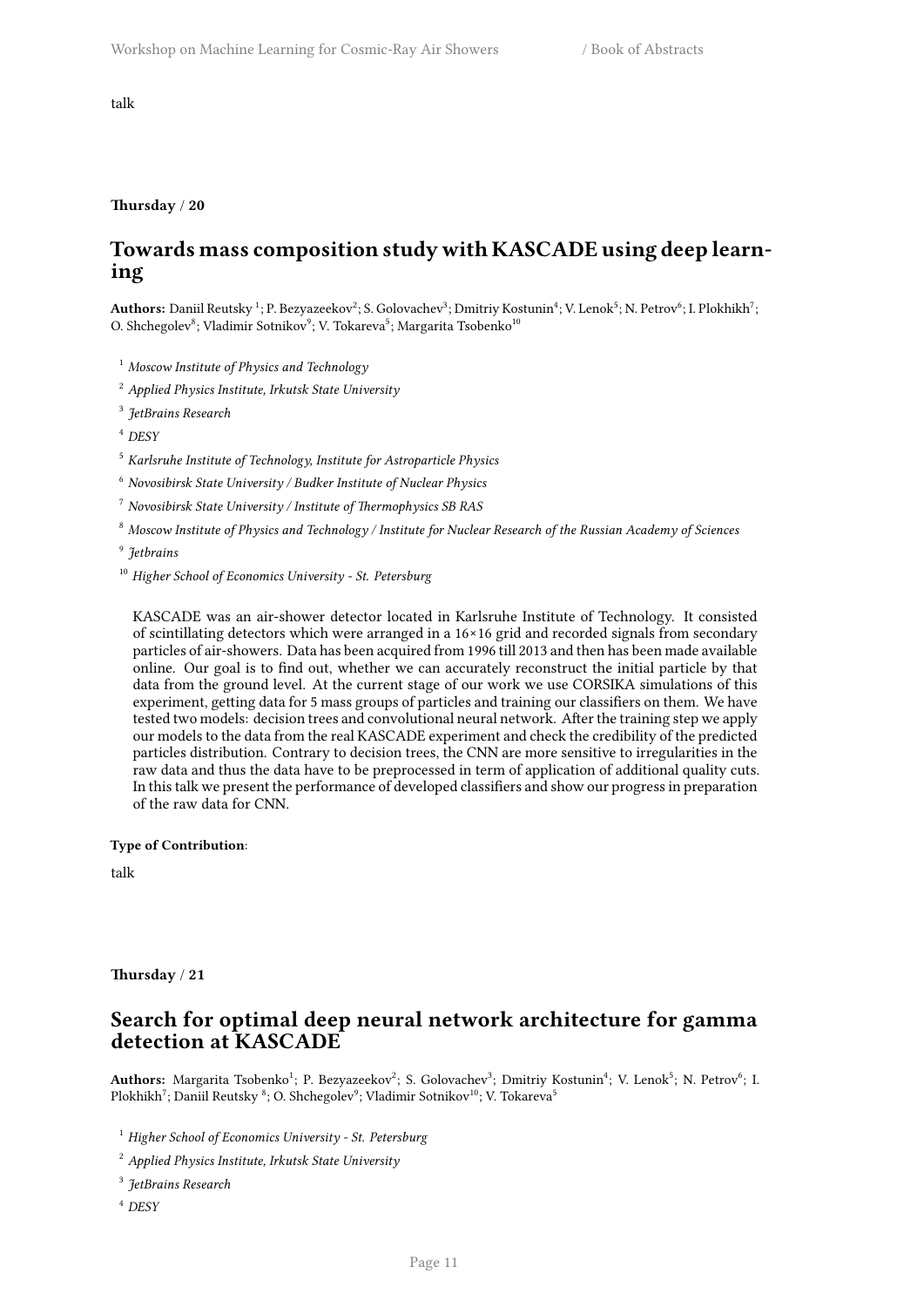- <sup>5</sup> *Karlsruhe Institute of Technology, Institute for Astroparticle Physics*
- <sup>6</sup> *Novosibirsk State University / Budker Institute of Nuclear Physics*
- <sup>7</sup> *Novosibirsk State University / Institute of Thermophysics SB RAS*
- <sup>8</sup> *Moscow Institute of Physics and Technology*

<sup>9</sup> *Moscow Institute of Physics and Technology / Institute for Nuclear Research of the Russian Academy of Sciences* <sup>10</sup> *Jetbrains*

#### **Corresponding Author:** margaritatsobenko@yandex.ru

We focus on the novel data analysis from KASCADE, one of the most successful cosmic ray detectors in the >PeV range. The detector operated for about 15 years, its data are publicly accessible. The data archive includes about half a billion recorded air showers. Extensive air showers generated by ultrahigh-energy gamma-rays (not detected at the moment) are of particular research interest, since information about particles of this type allows us to learn about the properties of cosmic ray sources, as well as to study the nature of diffuse photons. The main problem is that this type of particle is difficult to distinguish against the background of cosmic protons, since the signatures left by protons and photons have similar characteristics. To solve this problem, we present a primary particle type classifier (gamma or proton) trained on the basis of the simulation data of the KASCADE detector. For classification, various approaches are applied using deep learning methods.

#### **Type of Contribution**:

talk

<span id="page-15-0"></span>**Thursday** / **23**

## **Training Neural Networks to Classify and Denoise Cosmic-Ray Radio Signals Using Background Measured at the South Pole**

#### **Author:** Dana Kullgren<sup>1</sup>

Co-authors: IceCube Collaboration ; Abdul Rehman<sup>1</sup>; Alan Coleman<sup>1</sup>; Frank Schroeder<sup>2</sup>

<sup>1</sup> *University of Delaware*

<sup>2</sup> *University of Delaware / Karlsruhe Institute of Technology*

#### **Corresponding Author:** danakull@udel.edu

Cosmic-ray air showers produce radio signals which can be detected from Earth's surface. However, the radio background that is detected along with these signals can make it difficult to identify an air shower signal from the local background. To solve this problem, this project aims to train two convolutional neural networks (CNNs): a "classifier" and a "denoiser". The classifier distinguishes a trace containing an air shower signal from a trace containing only background. The denoiser takes a noisy signal and removes the noise (background) from it. The dataset used to train these networks includes simulated air shower signals produced in CoREAS as well as background traces recorded with a prototype station at the IceCube Neutrino Observatory at the geographic South Pole. The training and analysis is performed using the frequency band from 100 to 350 MHz. The goal of these CNNs is to improve the detection threshold of radio experiments to detect signals with lower energies and to improve the removal of background noise from air shower radio signals. I will show how the CNNs perform in identifying cosmic ray signals and in extracting air shower pulses from the noisy waveforms.

#### **Type of Contribution**:

talk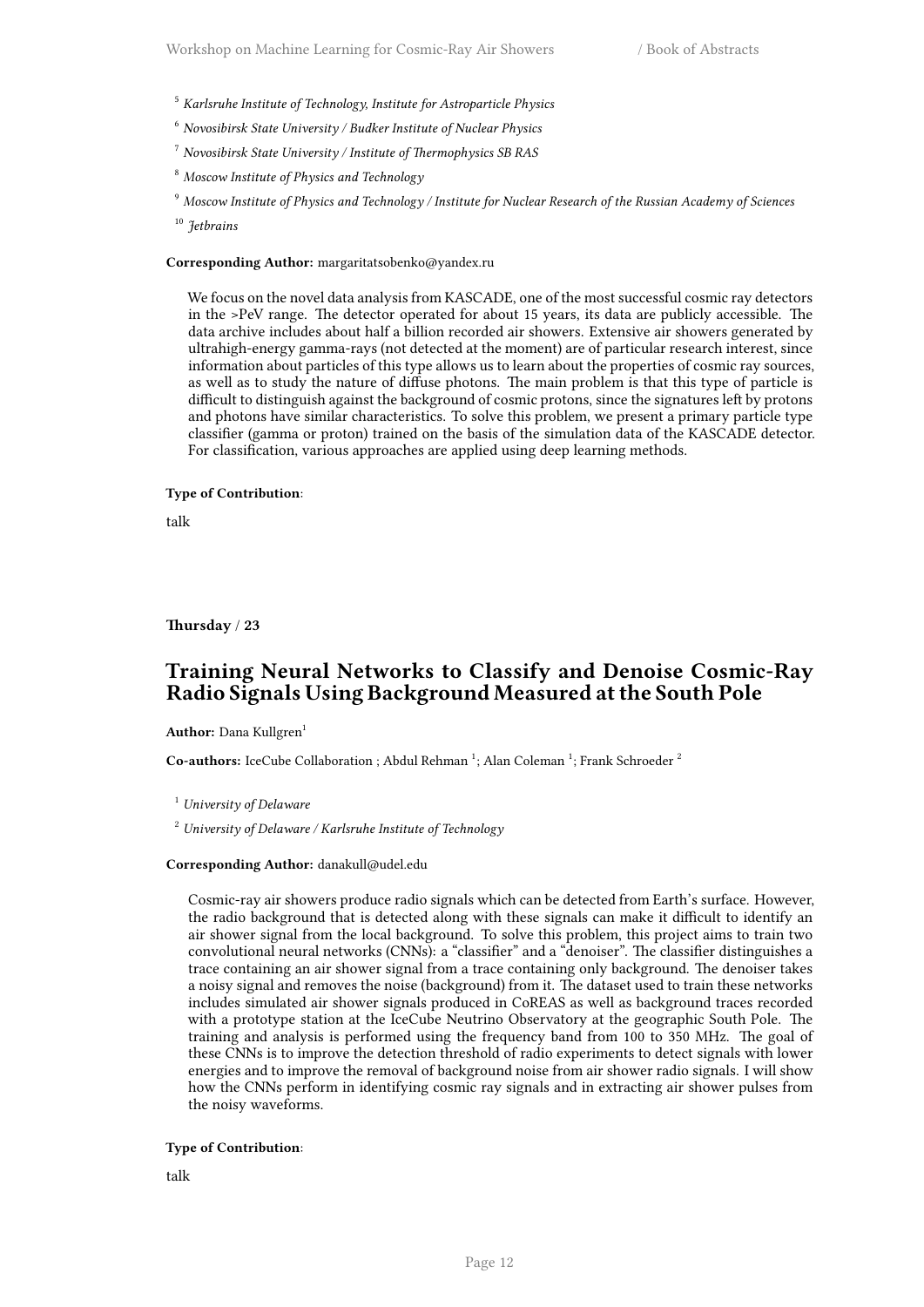#### <span id="page-16-0"></span>**Thursday** / **24**

## **Crowdsourcing your training labels with Zooniverse**

Author: Lucy Fortson<sup>1</sup>

<sup>1</sup> *University of Minnesota*

#### **Corresponding Author:** lffortson@gmail.com

In this presentation, I will describe the Zooniverse.org citizen science platform as a tool to gather labels from over 2.5 million dedicated volunteers worldwide who are motivated to participate in scientific research. Hundreds of research teams now turn to Zooniverse for crowdsourcing tasks such as image classification and annotation which provide the large labeled data sets needed for optimal training of machine algorithms. I will provide examples from across several relevant domains including particle physics, multi-messenger astrophysics and IACT event categorization, with a focus on the Muon Hunter project used to gather millions of labels to train a CNN for an IACT calibration pipeline. I will demonstrate the ease with which a project can be developed with the Zooniverse Project Builder tools and describe the infrastructure available for integrating machine learning with Zooniverse including sophisticated active learning techniques.

#### **Type of Contribution**:

talk

<span id="page-16-1"></span>**Thursday** / **25**

## **Cancelled: A New Boosted Decision Tree Classifier for VERITAS**

Author: Brian Humensky<sup>1</sup>

<sup>1</sup> *University of Maryland*

#### **Corresponding Author:** humensky@umd.edu

Boosted decision trees (BDTs) consistently provide enhanced background-rejection power for imaging air Cherenkov telescope (IACT) data analysis, compared to box cuts on conventional imagecharacterization parameters, including those based on second-order moment analysis, so-called "mean scaled width" and "mean scaled length." In this presentation, we discuss in-progress work towards a new BDT-based classifier for VERITAS that incorporates both conventional parameters and goodnessof-fit parameters from a template-based shower reconstruction algorithm, including both challenges and successes.

#### **Type of Contribution**:

talk

<span id="page-16-2"></span>**Tuesday** / **26**

## **Machine Learning for High-Energy Physics Reconstruction and Analysis**

Author: Sergei Gleyzer<sup>None</sup>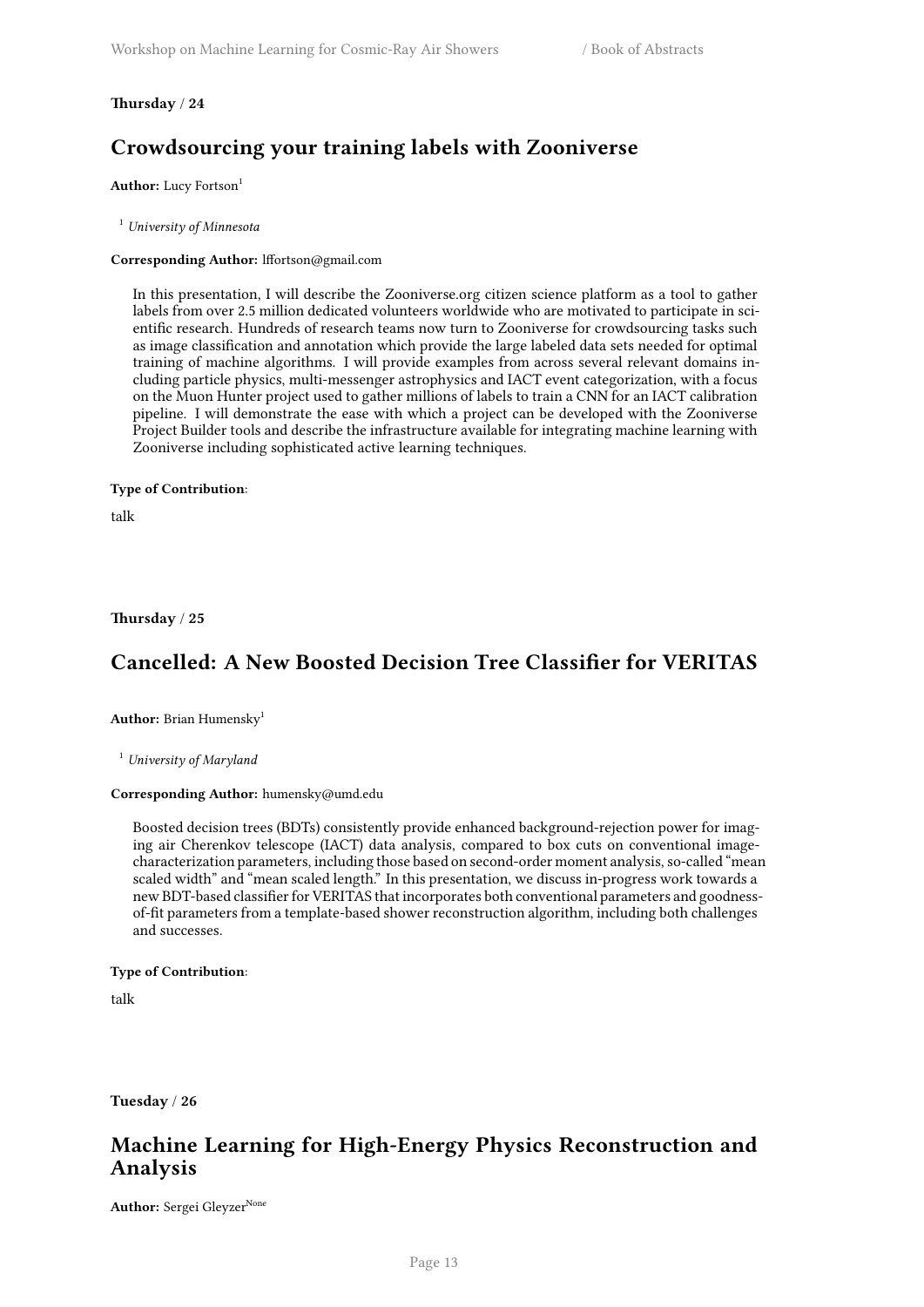#### **Corresponding Author:** sgleyzer@ua.edu

The Large Hadron Collider (LHC) is delivering the highest energy proton-proton collisions ever recorded in the laboratory, permitting a detailed exploration of elementary particle physics at the highest energy frontier. In this talk, I will discuss the application of machine learning to problems in high-energy physics, with a focus on the challenges associated with large, complex datasets from the Large Hadron Collider, and those expected from the High-Luminosity Large Hadron Collider. I will discuss the application of state-of-the-art machine learning methods to new physics searches at the LHC, detector reconstruction, event simulation and real-time event filtering at the LHC.

#### **Type of Contribution**:

talk

<span id="page-17-0"></span>**Wednesday** / **27**

## **CORSIKA and CONEX for air shower simulations**

**Author:** Tanguy Pierog<sup>1</sup>

<sup>1</sup> *Karlsruhe Institute of Technology (KIT), IAP*

#### **Corresponding Author:** tanguy.pierog@kit.edu

In order to properly train neural networks to analyze air shower data, it is necessary to have accurate simulations providing the necessary level of details required to extract the required information. The most popular tool is certainly the current version of CORSIKA and its fast option for 1D simulation CONEX. We will present the basic principles of these tools and how to use them properly. The limitations, mostly coming from the hadronic interaction models, will be addressed to avoid any over interpretation of what the simulations can really do.

#### **Type of Contribution**:

talk

<span id="page-17-1"></span>**Thursday** / **28**

## **IACT event reconstruction with deep learning: some progress, lessons learned, and outlook from CTLearn**

**Authors:** Daniel Nieto<sup>1</sup>; Tjark Miener<sup>1</sup>

1 *Instituto de Física de Partículas y del Cosmos and Departamento de EMFTEL, Universidad Complutense de Madrid*

#### **Corresponding Author:** d.nieto@ucm.es

CTLearn is a project that aims at IACT event reconstruction through the usage deep-learning models. The associated software packages include modules for loading and manipulating IACT data, and handling the training and test of deep-learning architectures with TensorFlow, using pixel-wise camera data as input. In this contribution we will comment on the challeges we faced so far, the lessons learned, our latest results, and our plans for the future.

#### **Type of Contribution**:

talk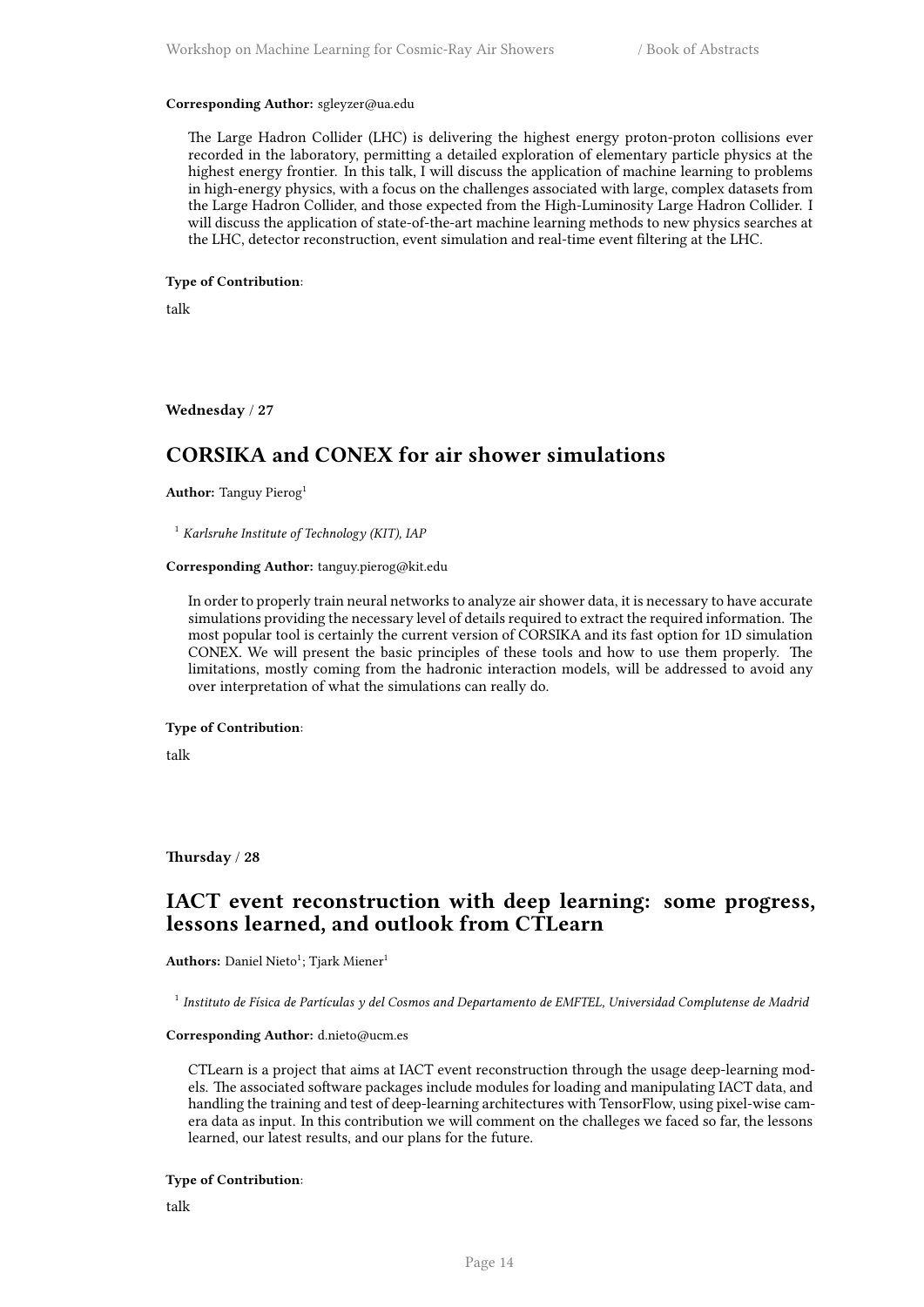<span id="page-18-0"></span>**Thursday** / **29**

### **Good Bye**

Author: Frank Schroeder<sup>1</sup>

<sup>1</sup> *University of Delaware / Karlsruhe Institute of Technology*

**Corresponding Author:** fgs@udel.edu

<span id="page-18-1"></span>**Tuesday** / **30**

## **Pattern Recognition for Multiple Interactions in a Neutron Monitor**

Authors: P.-S. Mangeard<sup>1</sup>; J. Clem<sup>1</sup>; Paul Evenson<sup>1</sup>; Waraporn Nuntiyakul<sup>2</sup>; David Ruffolo<sup>3</sup>; Alejandro Sáiz<sup>3</sup>; Achara Seripienlert<sup>4</sup>; Suruj Seunarine<sup>5</sup>

<sup>1</sup> *University of Delaware*

<sup>2</sup> *Chiang Mai University*

<sup>3</sup> *Mahidol University*

<sup>4</sup> *National Astronomical Research Institute of Thailand (NARIT), Chiang Mai 50180, Thailand*

<sup>5</sup> *University of Wisconsin–River Falls*

**Corresponding Author:** mangeard@udel.edu

The flux of Galactic cosmic rays at Earth is modulated by the long term magnetic variations of the Sun (11-year sunspot cycle and 22-year magnetic solar cycle). This process known as Solar modulation is most pronounced at 1 GeV and below. However, it also operates at much higher energy, still exhibiting solar magnetic polarity dependence. For the last decades, ground-based neutron monitors provided valuable observations of the solar modulation up to a rigidity cutoff of about 17 GV. To extend the energy range of the neutron monitor observations, we recently upgraded the electronics of the Princess Sirindhorn Neutron Monitor in Thailand (PSNM, the operating neutron monitor at the highest geomagnetic rigidity cutof) to record complex combinations of hits in multiple proportional counters. The variety of event topology recorded at the PSNM indicates multiple sources: energetic atmospheric nucleons (GeV-range), coincidence of secondary particles, and possibly small air-shower core passing through the detector. We discuss these observations with a preliminary analysis of a detailed Monte-Carlo simulation of energetic neutrons interacting in the detector.

#### **Type of Contribution**:

talk

<span id="page-18-2"></span>**Tuesday** / **31**

## **Deep learning in astroparticle physics**

Author: Jonas Glombitza<sup>1</sup>

1 *RWTH AACHEN UNIVERSITY*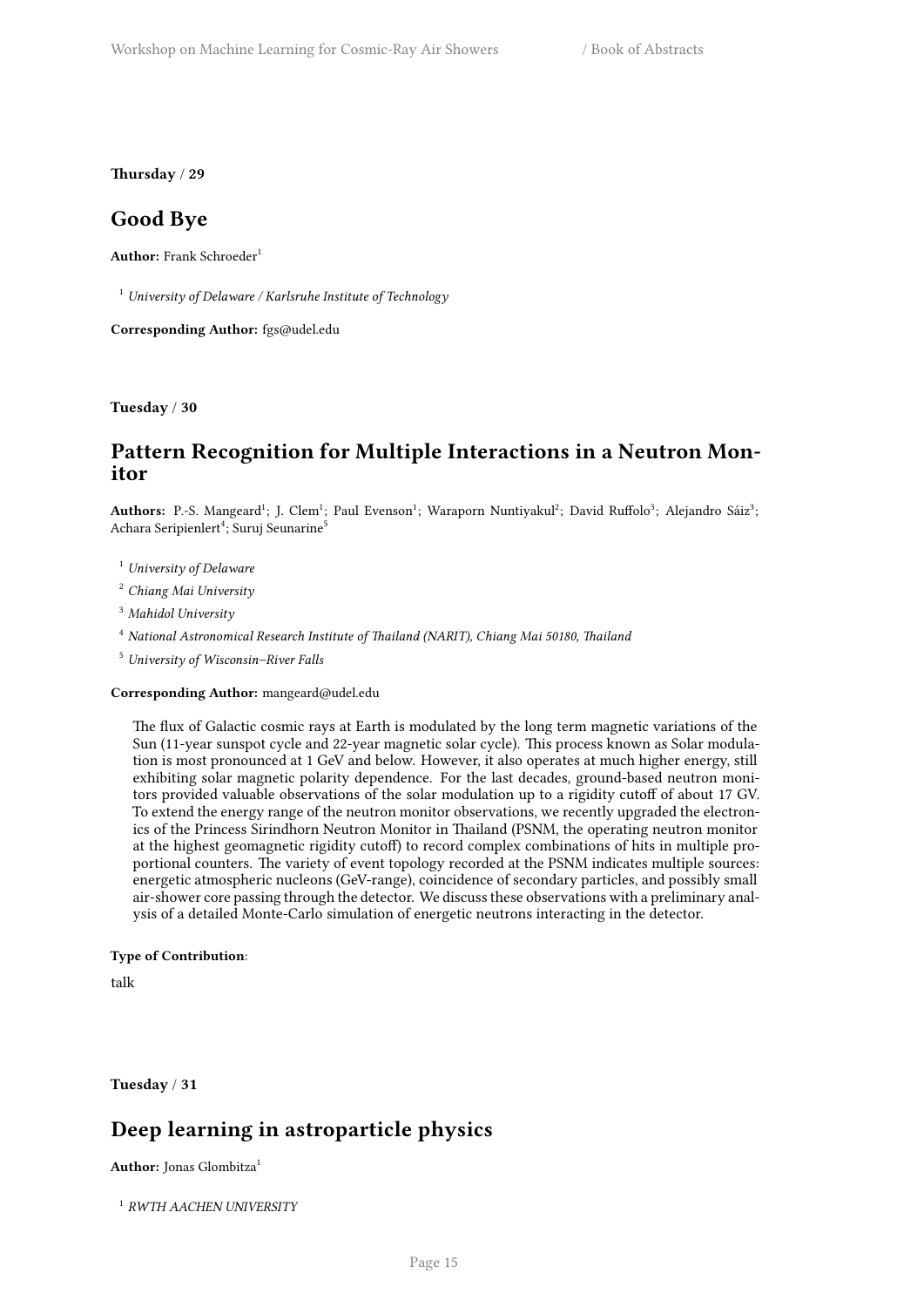#### **Corresponding Author:** jonas.glombitza@rwth-aachen.de

In the past few years, deep-learning-based algorithms have been extraordinarily successful across many domains, including computer vision, machine translation, engineering, and science. Also, in physics, applications are accumulating due to the need for fast and precise algorithms that are able to exploit huge amounts of data. So, could it even become a new paradigm for data-driven knowledge discovery?

In this contribution, we introduce the fundamental concepts of deep learning, review the potential of this emerging technology, and illustrate the wide variety of possible applications in the context of particle and astroparticle physics.

Finally, we present novel approaches in the field and discuss future applications.

#### **Type of Contribution**:

talk

<span id="page-19-0"></span>**Wednesday** / **32**

## **Machine Learning and Artificial Intelligence in Physics: Overview and Applications**

Author: Gregory Dobler<sup>1</sup>

<sup>1</sup> *University of Delaware*

#### **Corresponding Author:** gdobler@udel.edu

The use of computational algorithms, implemented on a computer, to extract information from data has a history that dates back to at least the middle of the 20th century. However, the confluence of three recent developments has led to rapid advancements in this methodology over the past 15-20 years: the advent of the era of large datasets in which massive of amounts of data can be collected, stored, and accessed efficiently; the development of computational algorithms that can perform classification and prediction to high degrees of accuracy across a variety of applied situations; and broad access to the computational power of modern computing systems that allow for the building of complex models of phenomenology in diverse domains. In this talk I will describe the basic fundamentals of Machine Learning (ML), how ML is used to extract information from data, the potential pitfalls to avoid when using ML in a variety of applications, the relationship between ML and what is currently commonly referred to as Artificial Intelligence (AI), and the transferability of ML from physics-based to non physics-based problems. The second half of this presentation will consist of a live demo applying ML to a physics application in the Python coding language using publicly available tools.

#### **Type of Contribution**:

talk

<span id="page-19-1"></span>**Thursday** / **33**

## **Workshop on Machine learning for Cosmic-Ray Air Showers - Summary & Outlook**

**Author:** Matthias Plum<sup>1</sup>

<sup>1</sup> *Marquette University*